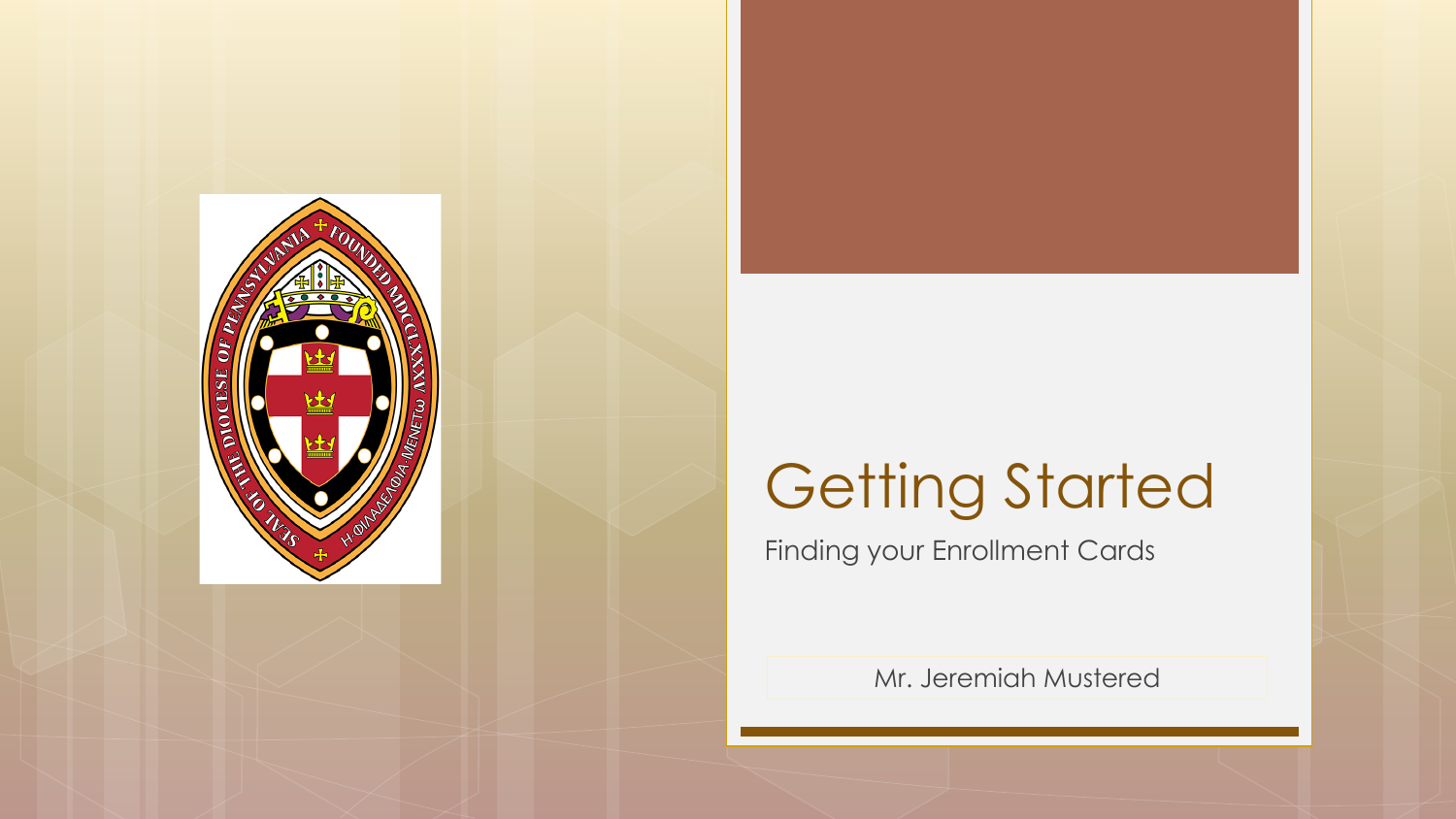## Enrollment – General Notes

- o It can take up to 15 business days, from your date of enrollment, to be found in all of the insurance systems.
	- o For example, if you enrolled on Monday, January 1st, 2018 you may not show until January 23rd (January 1st and January 15th are holidays, and weekends do not count).
	- Our experience is to not schedule appointments until after the 15 days are up.
	- During that period you still have coverage, so you can submit a claim against the insurance.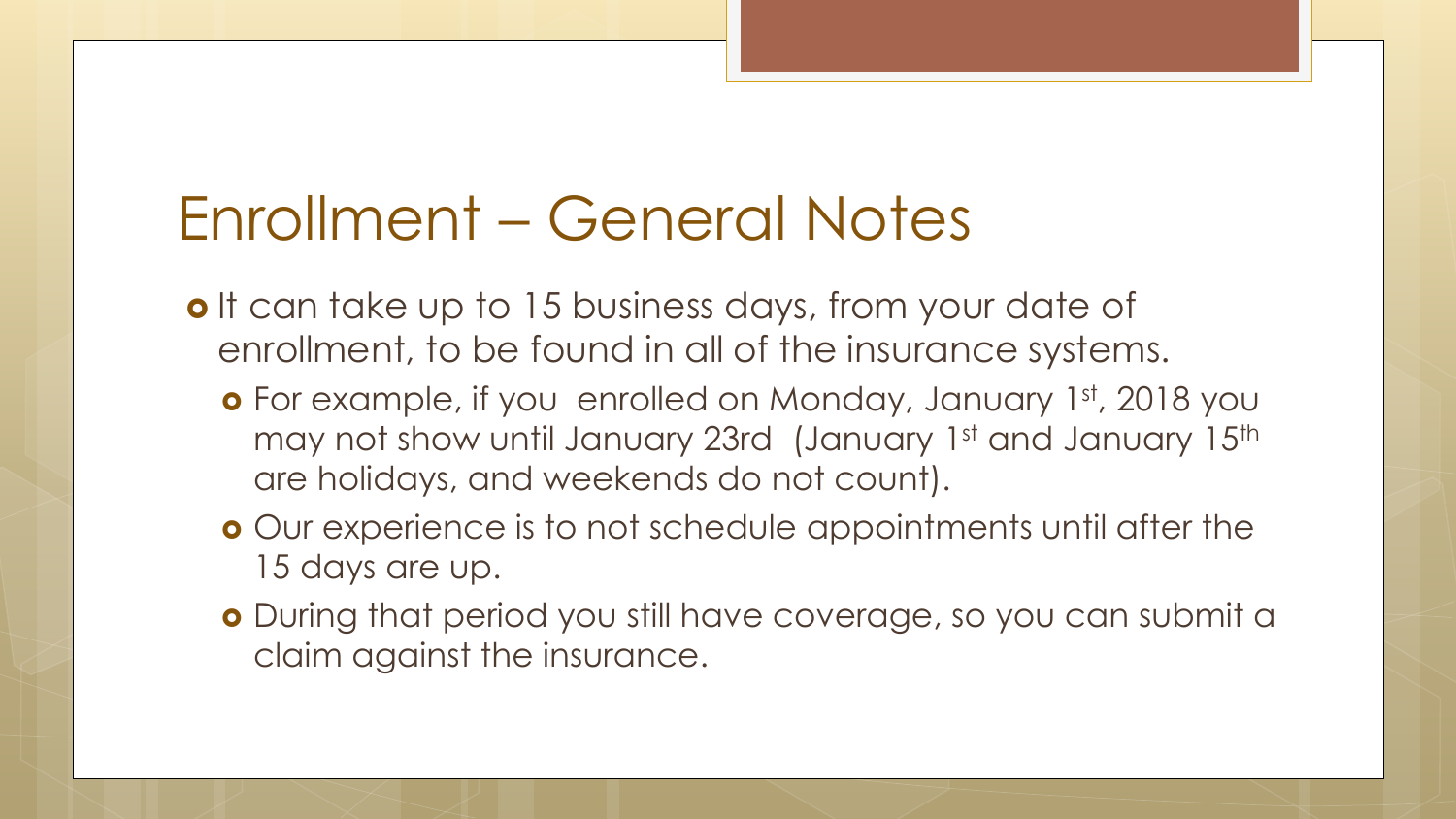#### Enrollment – General Notes

o If you have an emergency, and need proof of coverage please call the Diocesan Benefits Line at: (215) 621-8311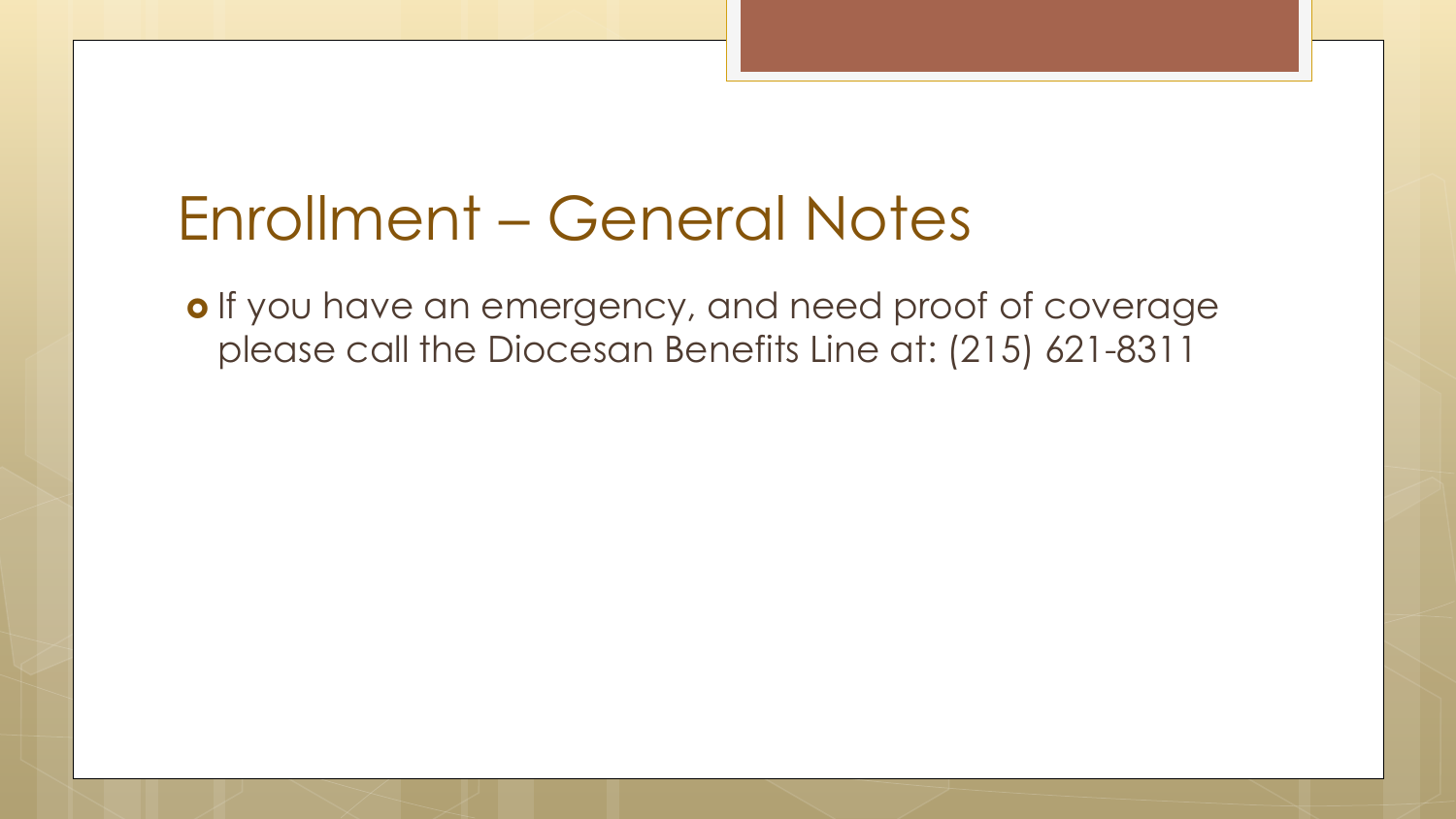# Church Pension Group

- Church Pension Group has a wonderful system that has links to your medical and dental insurance information, pension/retirement benefits, disability, and other insurance benefits.
	- o To sign up go to : [www.cpg.org](http://www.cpg.org/) and create an account or login in the upper right hand corner of their home page.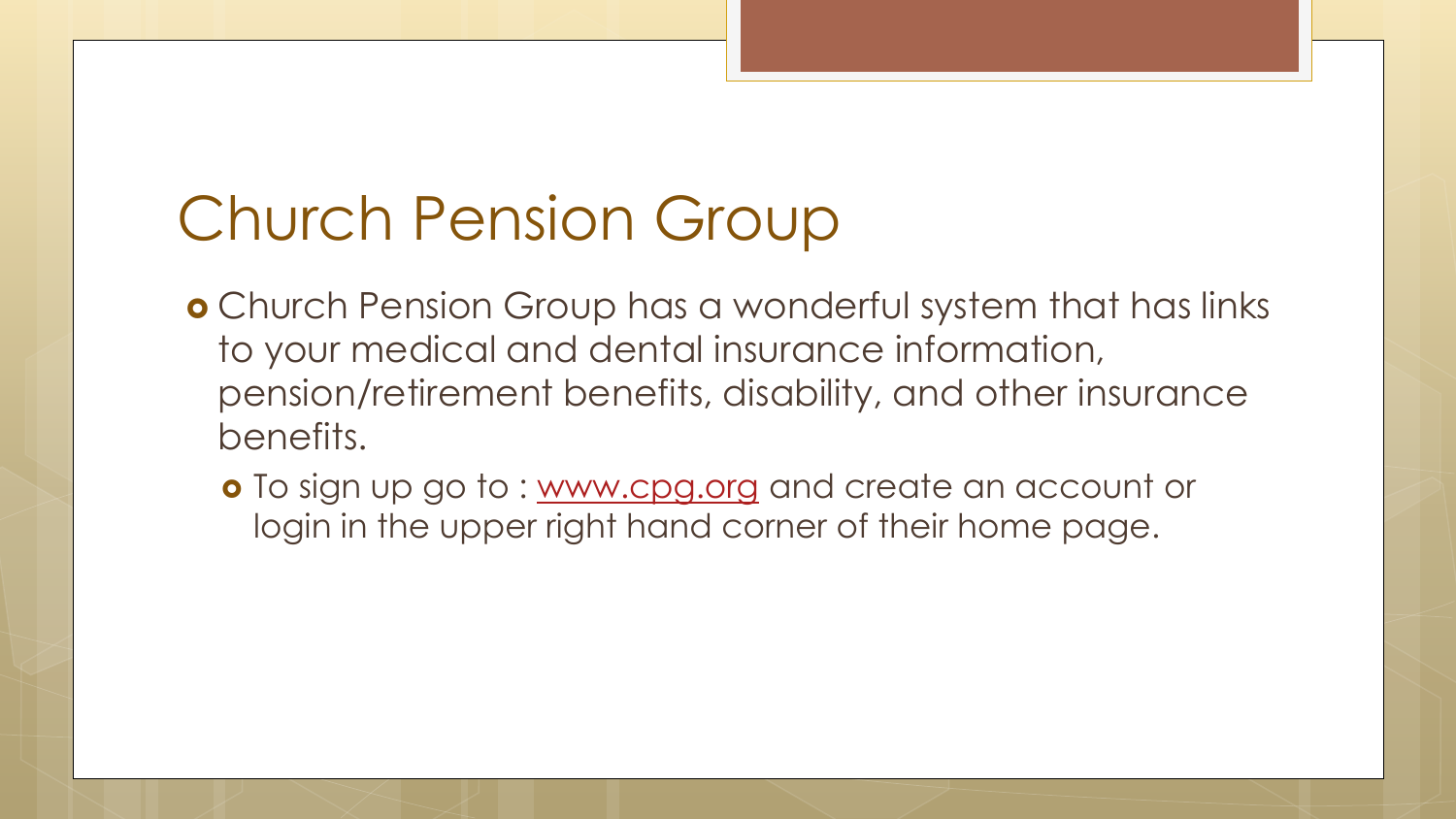## Church Pension Group

 For Pensions, Life Insurance, Annuities & RSVP (866) 802-6333

 For Medical, Dental, Vision & Disability **o** (800) 480-9967

 For Technical Support (866) 802-6333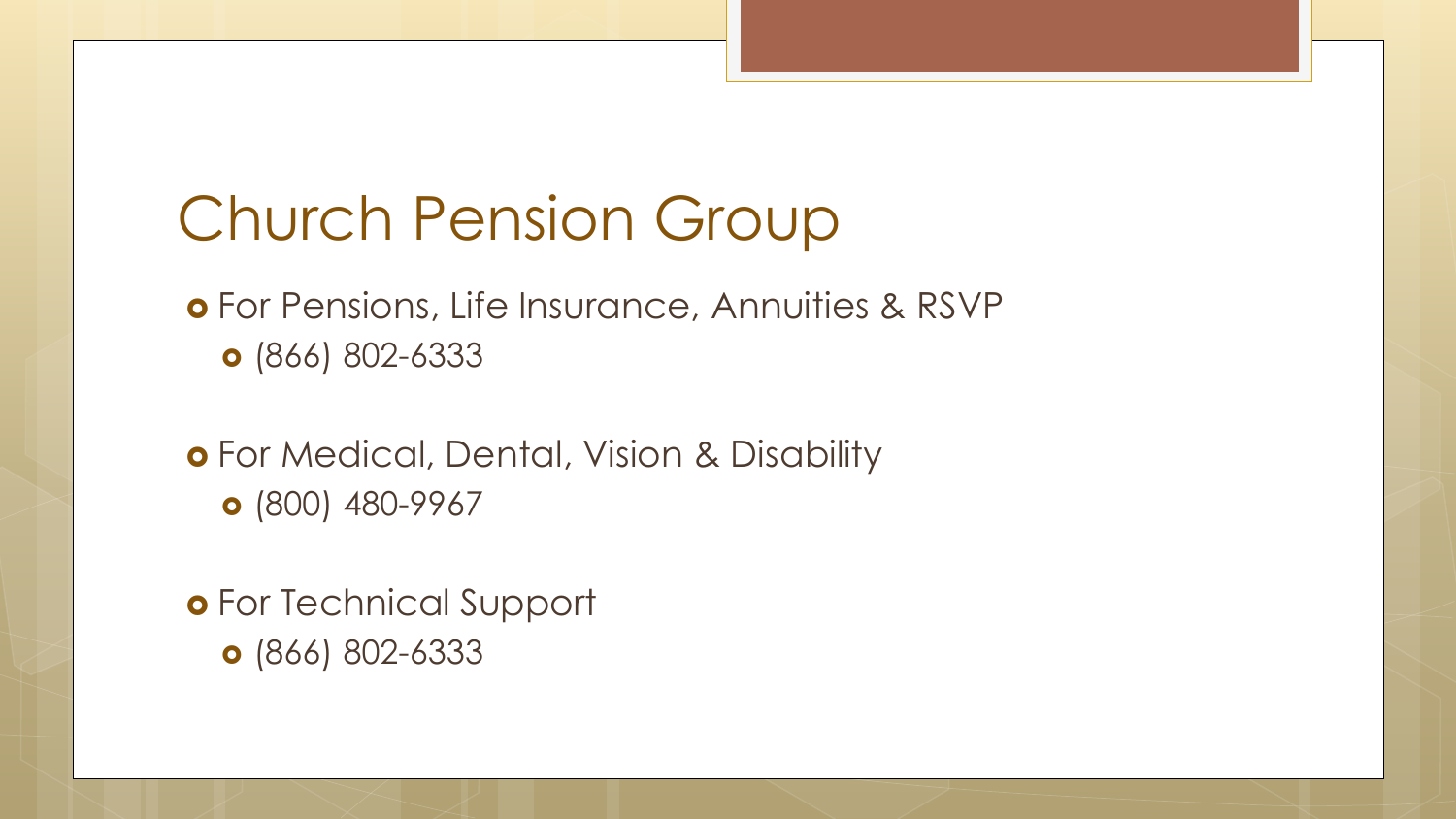## Enrollment Cards - Health

- Anthem BCBS [www.anthem.com](http://www.anthem.com/), Anthem Anywhere Mobile APP.
	- Anthem is sending out 2 paper cards when you enroll. Your number will not change year to year.
	- **o** You can print as many as you need from the website, or have the electronic card on the app.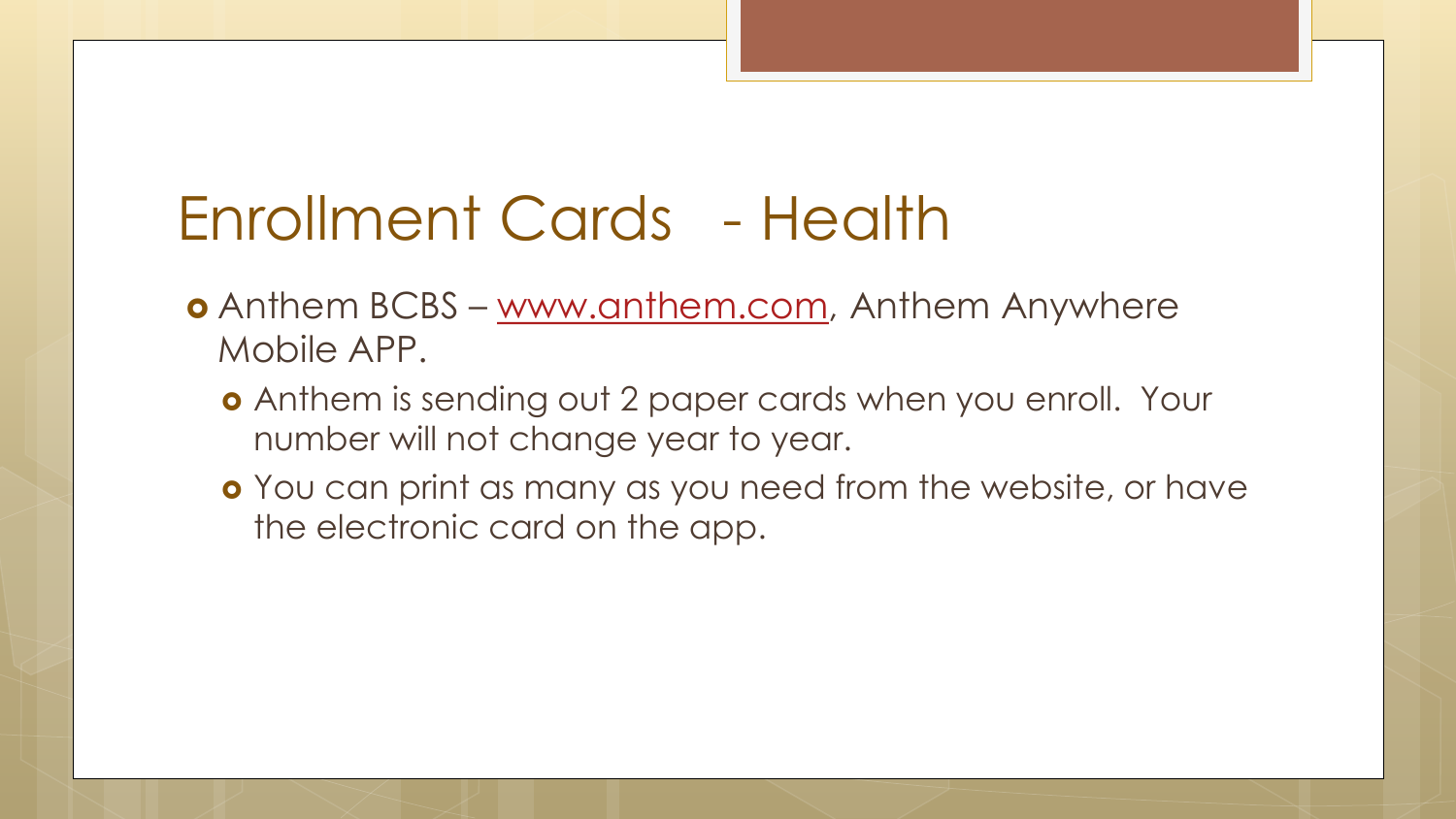## Enrollment Cards - Dental/Mental

o Cigna – [my.cigna.com,](https://my.cigna.com/) myCigna Mobile App

- **o** Cigna will send Dental cards on enrollment.
- **o** They are combining all of their old platforms onto the new my.cigna.com platform – so you should be able to get all the cards you need from there.
- o The Employee Assistance Program is part of Cigna.
- **o** Behavioral/Mental Health is also through Cigna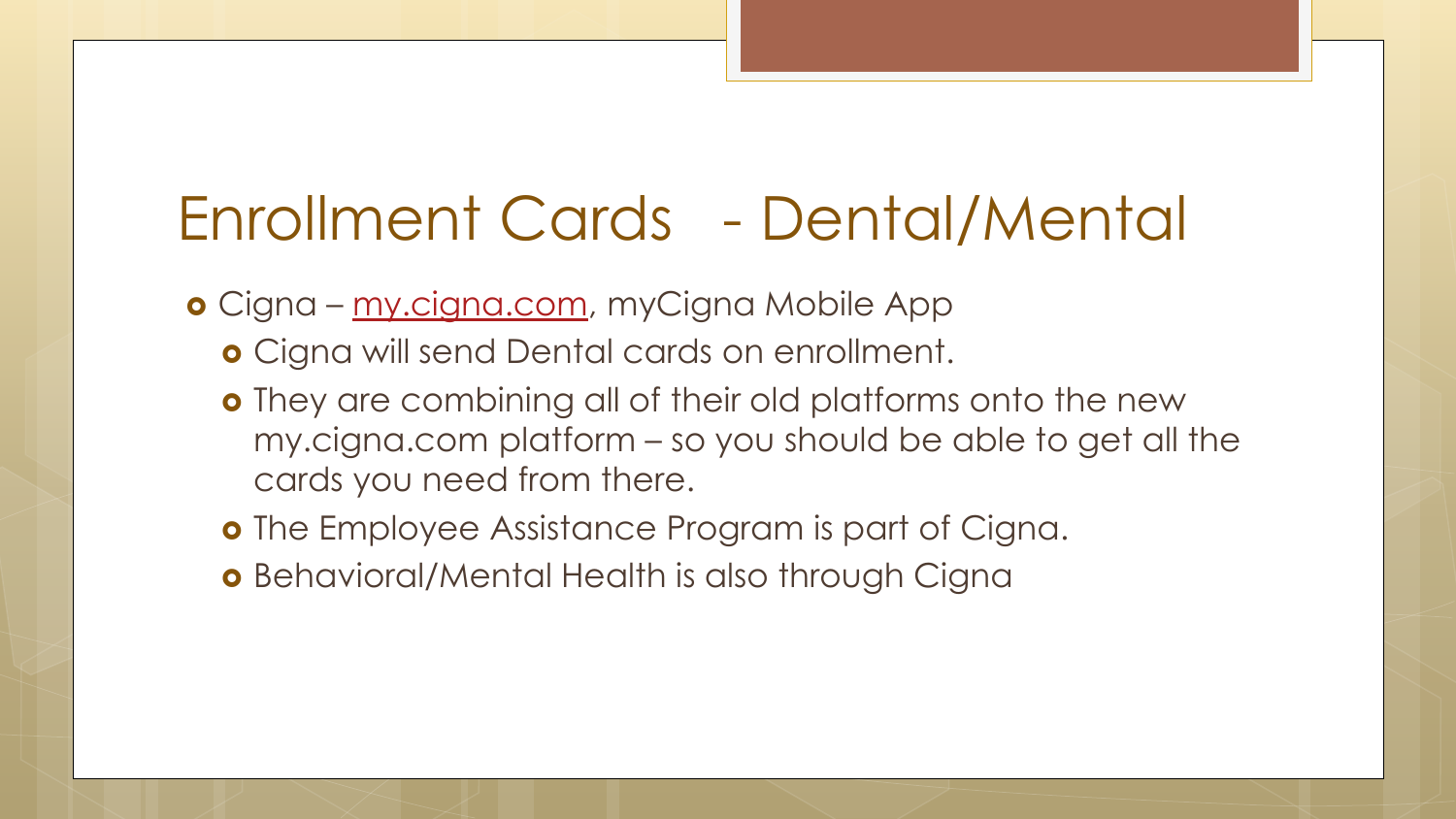## Enrollment Cards - Pharmacy

- Express Scripts [www.express-scripts.com](http://www.express-scripts.com/), Express Scripts Mobile App
	- **o** They will send an initial two cards
	- o If you are using a specialty medicine you may receive a call from Accredo, a branch of Express Scripts, to discuss your options.